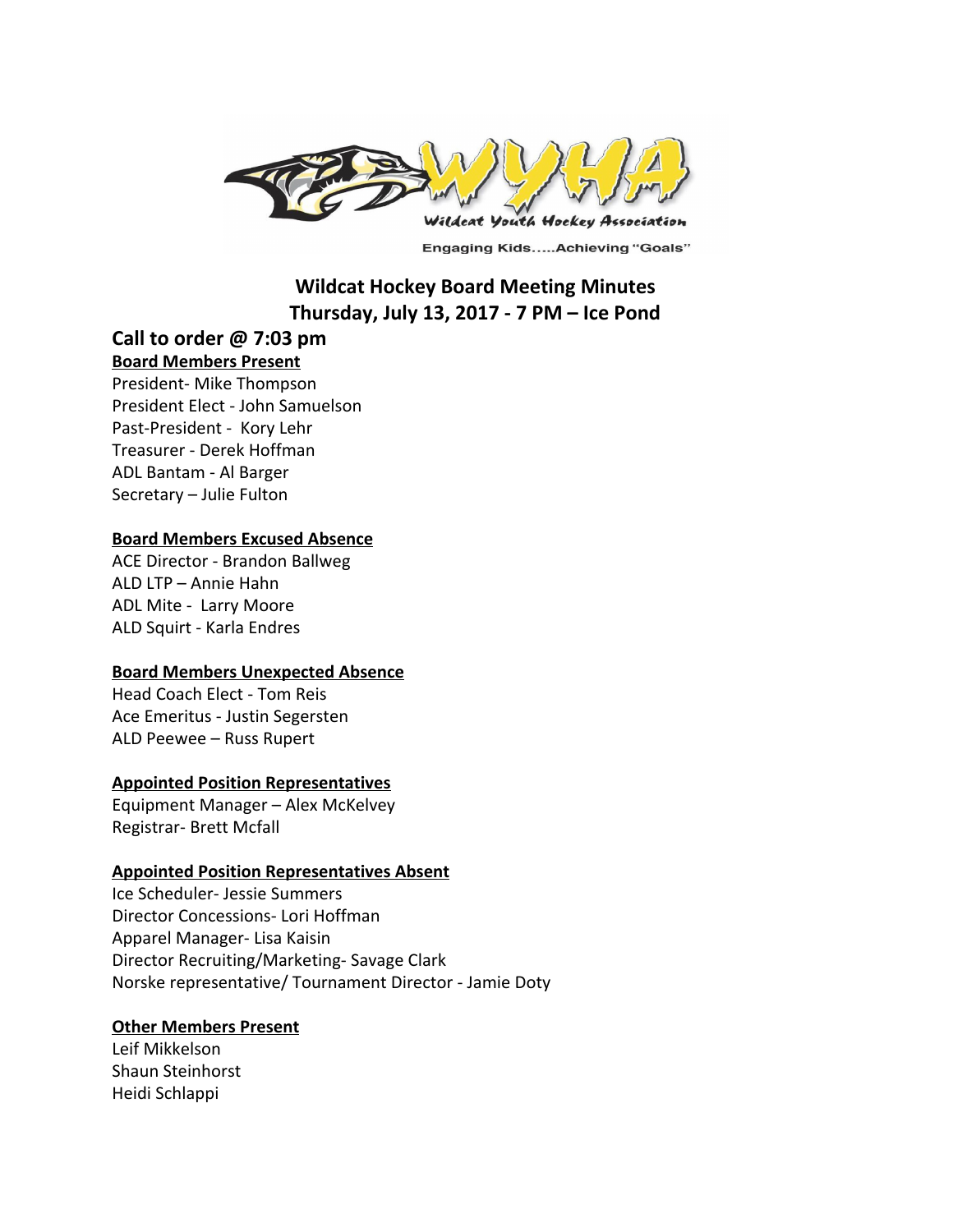#### **Member open forum -** none

#### **Approval of prior meeting minutes**

Derek H made a motion to approve the May minutes. Kory L second. Motion was approved unanimously.

#### **Additions to the agenda**

none

#### **Approval of agenda**

Kory L made a motion to approve the March agenda. Julie F second. Motion was approved unanimously.

#### **Treasurer:**

Budget NOT passed d/t absences - extra meeting will need to be scheduled Notes on Budget:

- budgeted for 12 home games squirts Bantam (12 teams)
- budget calculated to lose \$8,128
- 2017-2018 fees increased by 5% (Mites Bantams)
	- LTS \$75
	- LTP \$200
	- U6 \$325
	- U8 \$475 (\$25 increase)
	- Squirt \$795 (\$40 increase)
	- PW \$880 (\$45 increase)
	- Bantam \$990 (\$50 increase)

#### **Board Reports:**

**President:**

- Board Transitions
- WAHA workshop and Annual mtg reminder first weekend in August
- Transfers none yet
- Open Board Position Director of Fundraising (Amanda Nadler cannot continue in her position d/t family obligations)

#### **LTS/LTP/ U6 ALD:** Absent

**Mite ALD:** Absent

**Squirt ALD:** Absent

**Peewee ALD:**  Absent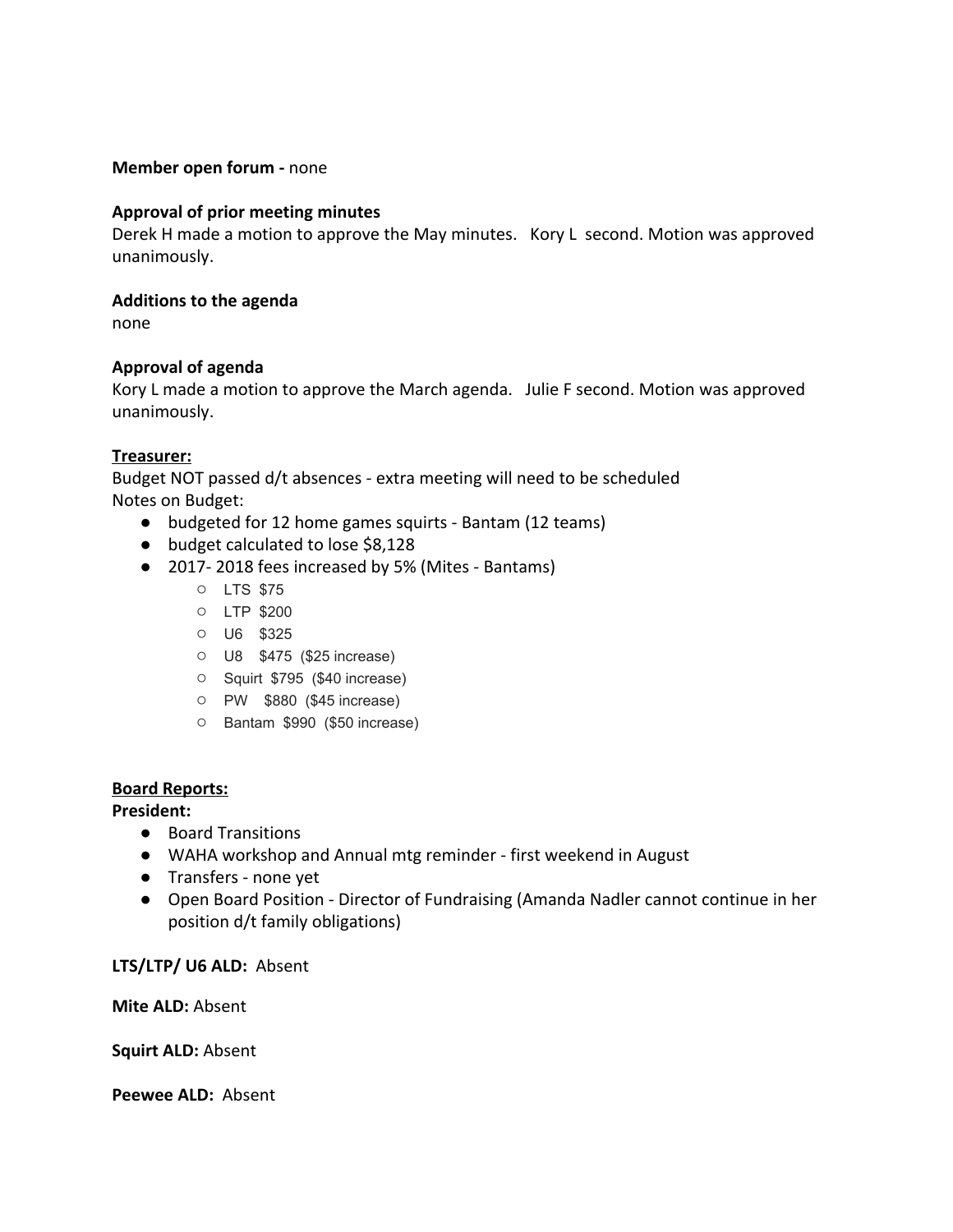**Bantam ALD:** nothing to report; but started discussion on potential Bantam Tournament late October - need Bantam coach input to proceed

## **Equipment Manager:**

● Alex will conduct his own inventory of current equipment

## **Fundraising:**

- Golf outing Heidi Schlappi
	- Sponsorship full
	- only need 7 more foursomes
	- \$10,000 profit projected at this point
- Raffle Shaun Steinhorst
	- December 4th
	- 28 line items (\$2,600)
	- Needs: License Renewed (julie Fulton to complete) and contact ATC for \$1,000 grand prise (Mike Thompson to complete)

Equipment Swap? Brat/ Burger for pre-tryout dates - Jamie to follow up - not present at meeting

## **Apparel:**

- New Apparel Manager = Lisa Kaisin (Anne H to assist)
- Annie H to have summer online order through BSN (Waunakee company) they will ship to homes - August
- Previous Apparel Manager Brett McFall will order U6 jerseys

## **Registrar:**

● No change in skater numbers from projection

## **Secretary:**

- Website updates working with Bill Thousand
	- Slide presentation will be available for pictures and announcements
	- Will be able to self report Volunteer hours
	- Team pages will be cleaned up and an announcement section added
	- Contact page and Coaches page phone numbers listed will only be able to be seen by a person who has a log -in and has a skater; email will be available to